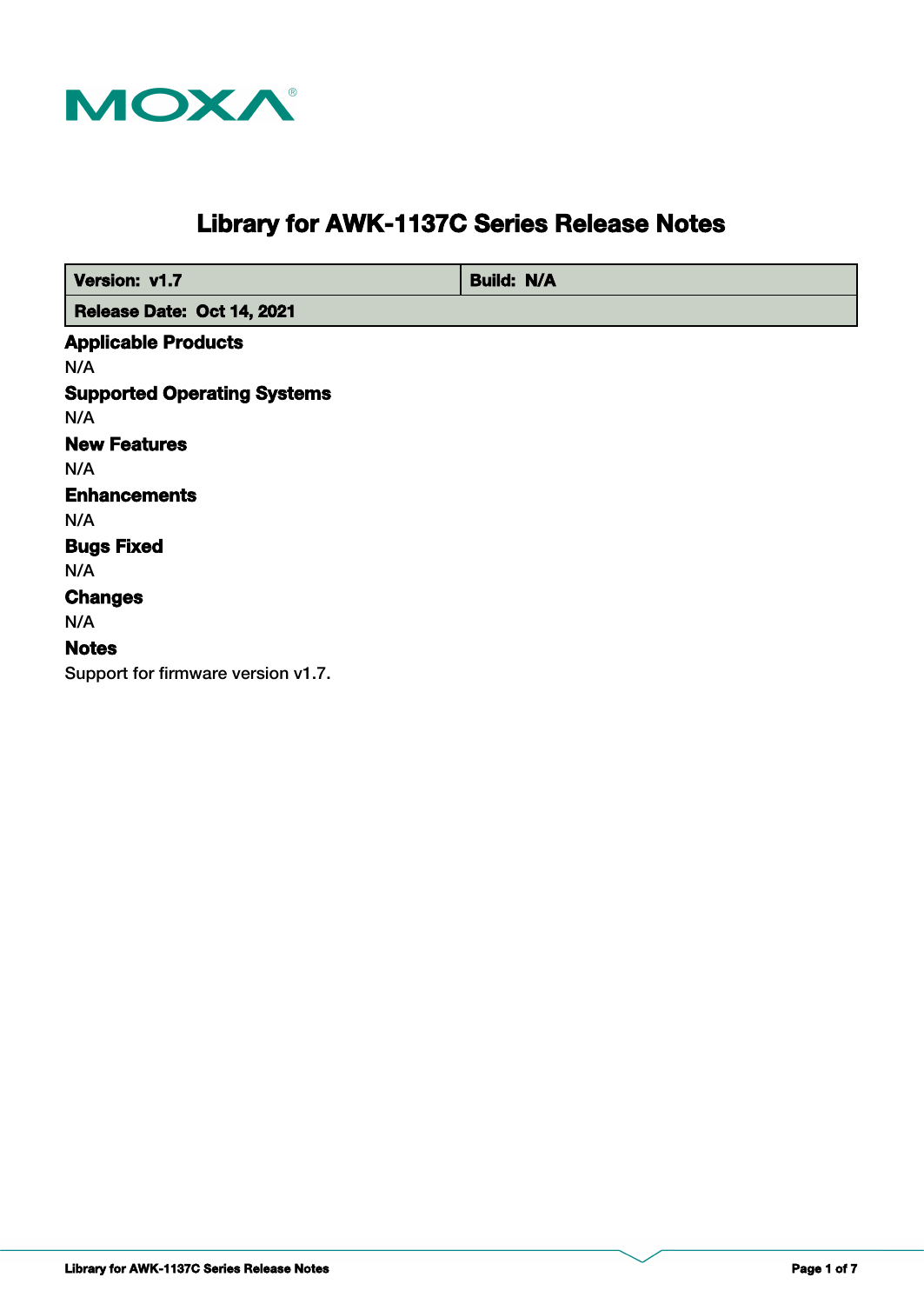

#### **Version: v1.6 Build: 21052417**

 **Release Date: Apr 01, 2021**

## **Applicable Products**

N/A

# **Supported Operating Systems**

N/A

## **New Features**

- Added the CPU usage SNMP node.
- Added the memory usage SNMP node.

# **Enhancements**

N/A

## **Bugs Fixed**

N/A

## **Changes**

- Changed the "wlanClientRSSIdB" node name to "wlanClientSignalStrength".
- Changed the "wlanClientRSSIval" node name to "wlanClientSNR".
- Changed the "wirelessStatusAPip" node name to "wlanAPip".
- Changed the "wirelessStatusRSSI" node name to "wlanSNR".
- Changed the "wirelessStatusNoiseLevel" node name to "wlanNoiseLevel".
- Changed the "wirelessStatusSNR-A" node name to "wlanSNR-A".
- Changed the "wirelessStatusSNR-B" node name to "wlanSNR-B".

# **Notes**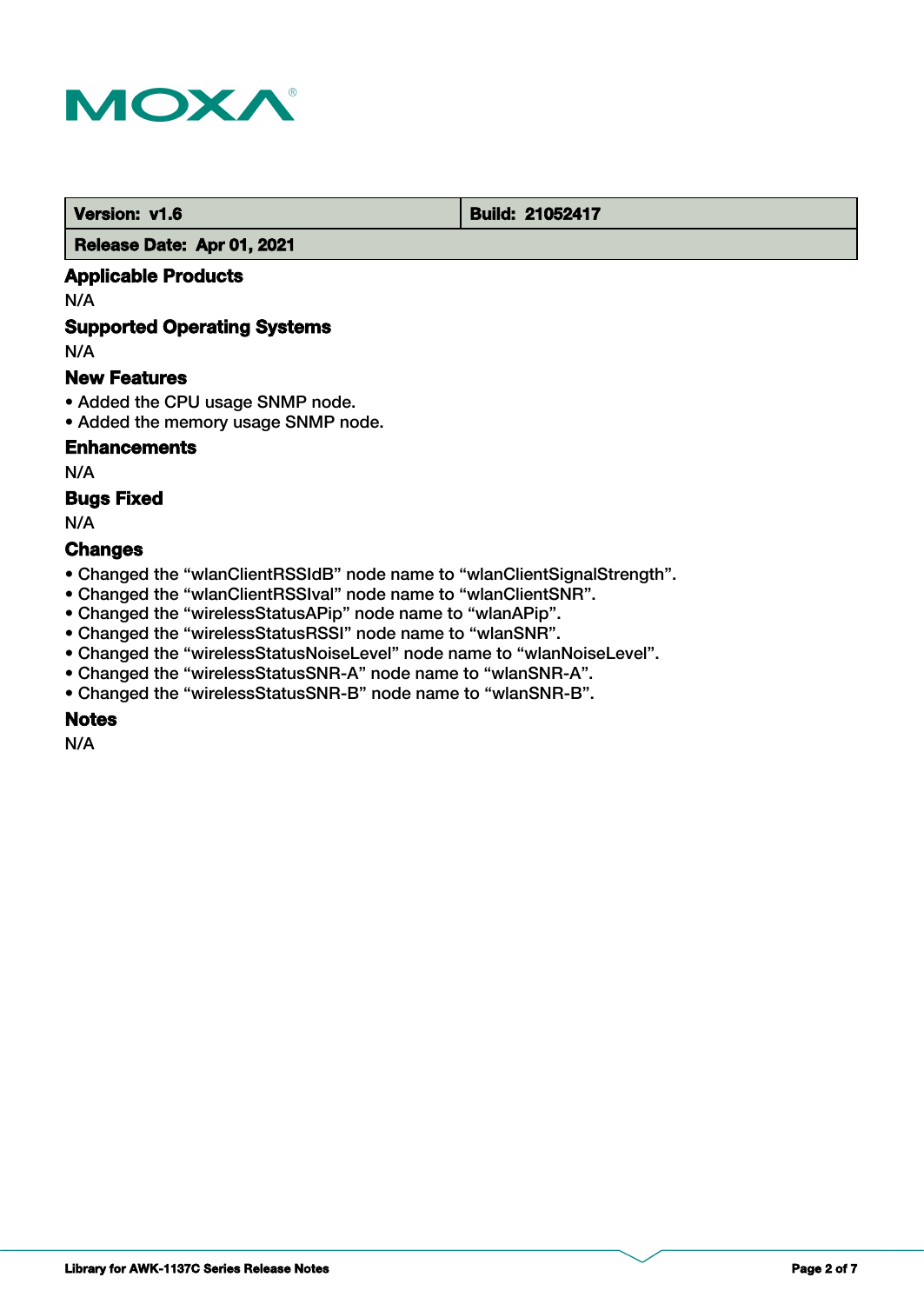

#### **Version: v1.5 Build: 20071510**

 **Release Date: Jun 30, 2020**

## **Applicable Products**

AWK-1137C series

#### **Supported Operating Systems**

N/A

## **New Features**

- Added 8 channels (total of 11) for Client-based Turbo Roaming channel scanning.
- Added support for AeroMag in Client-Router Mode.
- Added support for Wi-Fi Remote Connection Check.
- Added an option to configure the The WAN/LAN interface in Client-Router Mode.
- Added support for Static MAC Clone.
- Added an option to allow the use of special characters.
- Added support for Management Frame Encryption.
- Added support for One-To-One NAT.
- Added support for Bridge Status Table.
- Added an option to configure password encryption.
- Added support to set the multicast rate.
- Added an option to configure WLAN connect/disconnect events on the E-mail/Trap.
- Added an option to configure SMTP servers.
- Added an option to configure the snmpRoCommunity and snmpRwCommunity.
- Added an option to configure the threshold of the legacy, 2.4G, and 5G bands for the Client-based Turbo Roaming.
- Added an option to generate the systemLogRssiReport.
- Added an option to configure the serial opmode baudrate.

#### **Enhancements**

N/A

#### **Bugs Fixed**

N/A

#### **Changes**

- Changed the default multicast rate value.
- Changed the fix rate list according to the selected RF type.

# **Notes**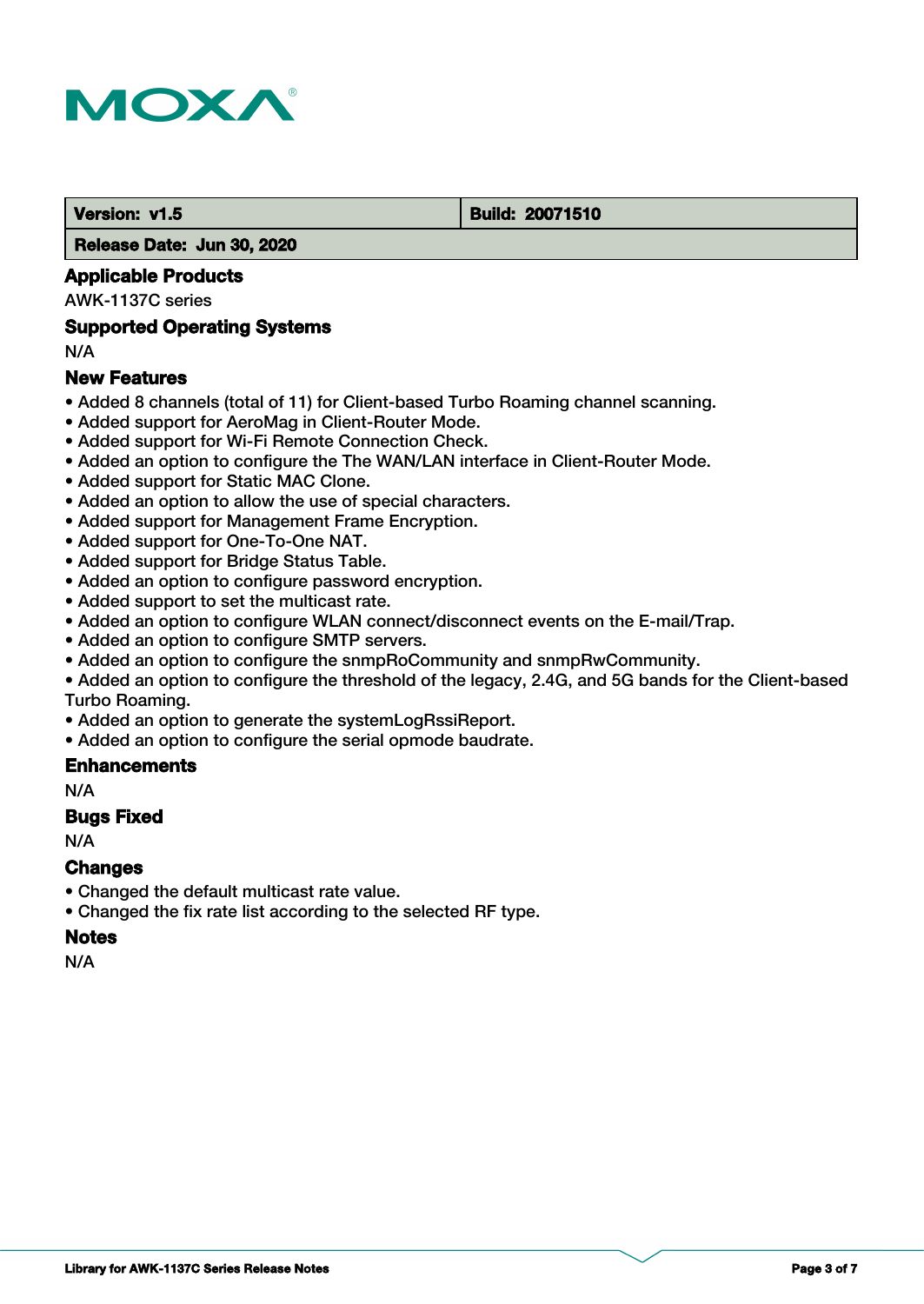

 **Version: v1.3 Build: Build: Build: 18121212** 

 **Release Date: Dec 26, 2018**

## **Applicable Products**

AWK-1137C-EU, AWK-1137C-JP, AWK-1137C-JP-T, AWK-1137C-EU-T, AWK-1137C-US, AWK-1137C-US-T

## **Supported Operating Systems**

N/A

## **New Features**

- Function to enable/disable SSL Certificate
- Function to configure the 3rd SNMP trap receiver

## **Enhancements**

N/A

## **Bugs Fixed**

N/A

# **Changes**

N/A

# **Notes**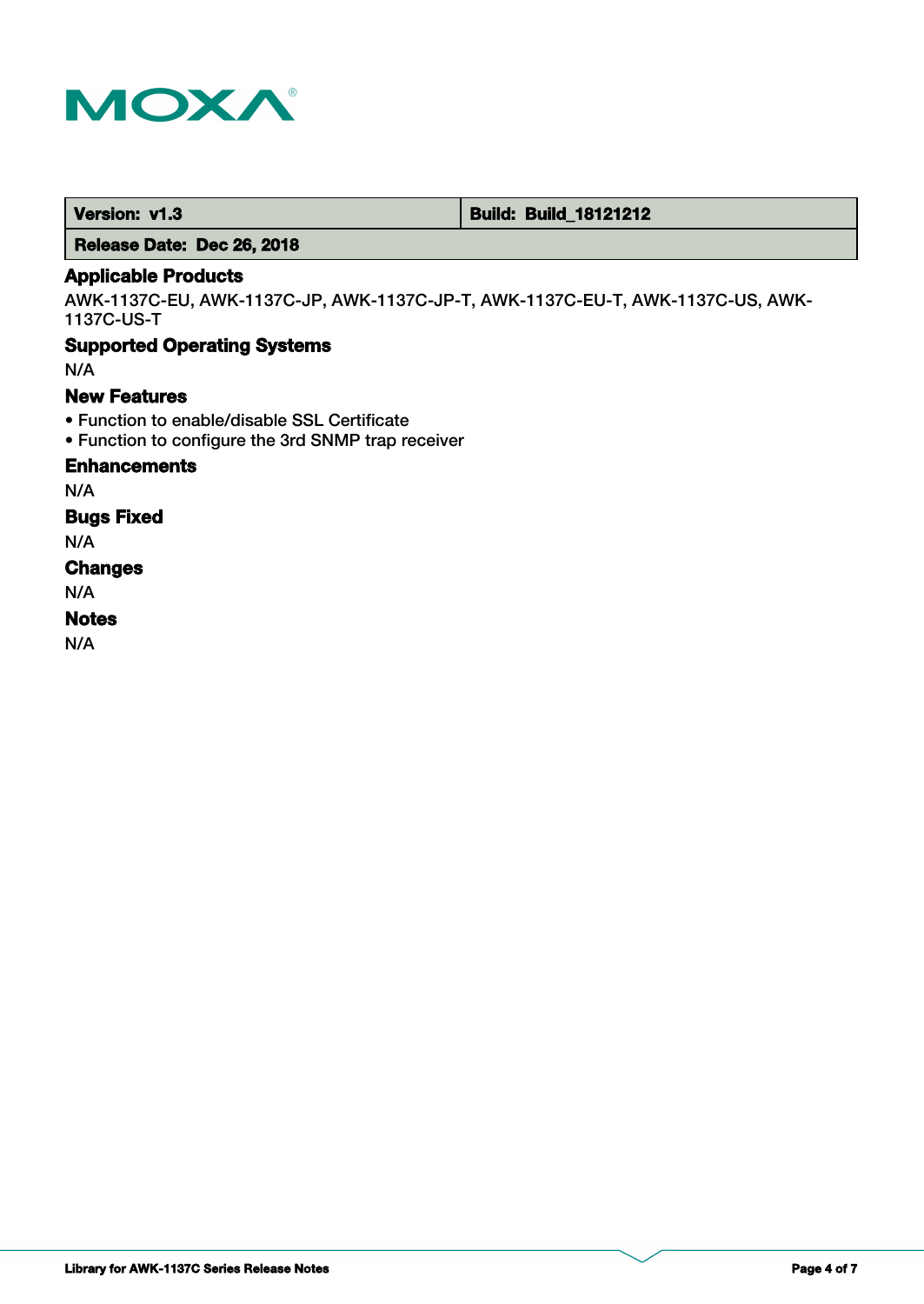

 **Version: v1.2 Build: Build: Build: 18020610** 

 **Release Date: Mar 23, 2018**

# **Applicable Products**

AWK-1137C-EU, AWK-1137C-US, AWK-1137C-JP, AWK-1137C-EU-T, AWK-1137C-US-T, AWK-1137C-JP-T

# **Supported Operating Systems**

N/A

## **New Features**

• MIB files released for a new firmware version.

## **Enhancements**

N/A

# **Bugs Fixed**

N/A

#### **Changes**

N/A

## **Notes**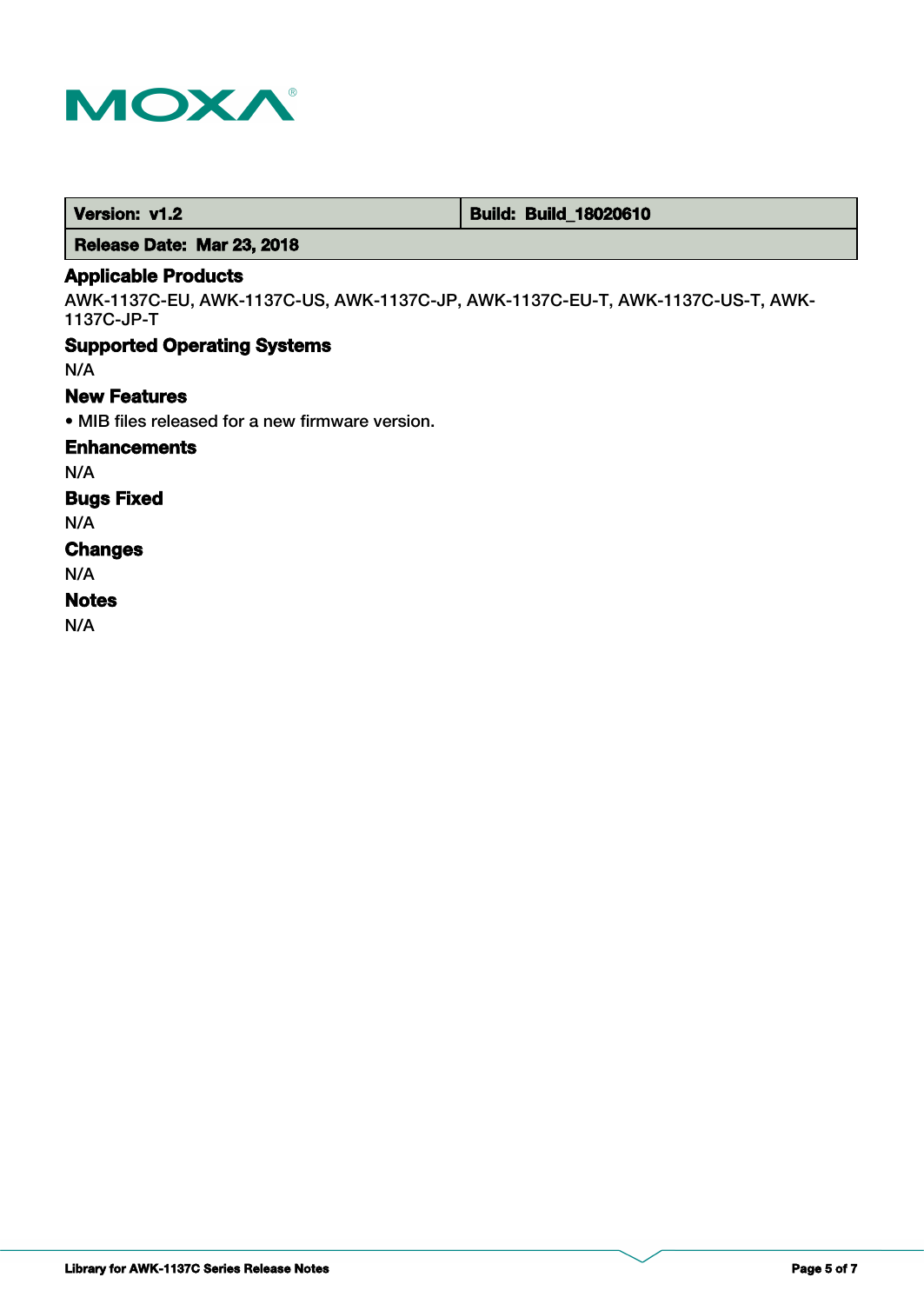

**Supported Operating Systems Changes Applicable Products Bugs Fixed** N/A N/A **Enhancements** N/A AWK-1137C-EU, AWK-1137C-US, AWK-1137C-JP, AWK-1137C-EU-T, AWK-1137C-US-T, AWK-1137C-JP-T • MIB files released for a new firmware version. **New Features** N/A  **Release Date: N/A**

 **Version: v1.1 1.1 Build: Build: Build: 17102616** 

#### **Notes**